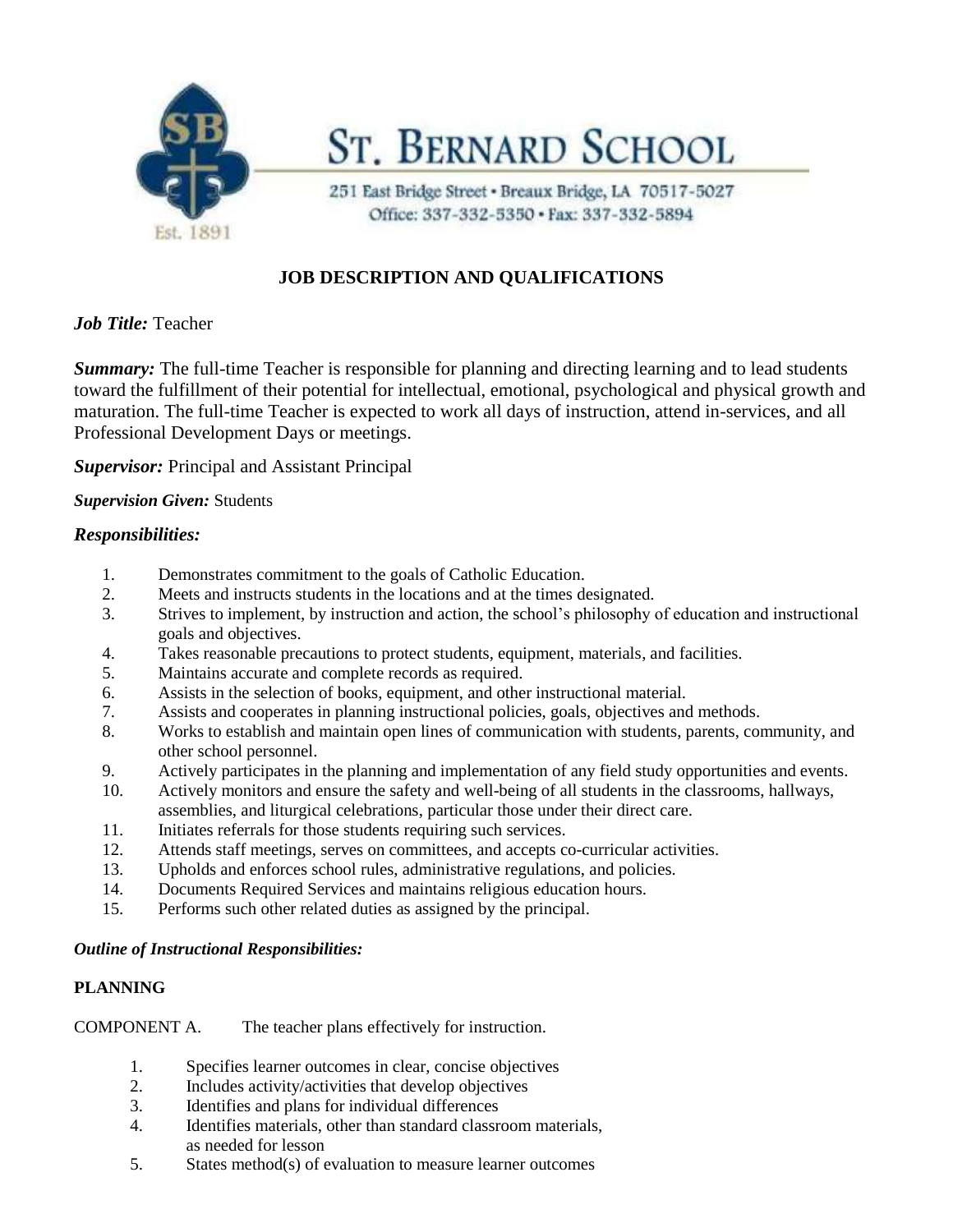#### **MANAGEMENT**

COMPONENT A. The teacher maintains an environment conducive to learning

- 1. Organizes available space, material, and/or equipment to facilitate learning
- 2. Manages and/or adjusts allotted time for activities planned

#### COMPONENT B. The teacher maximizes the amount of time available for instruction

- 1. Manages routines and transitions in a timely manner
- 2. Manages and/or adjusts allotted time for activities planned

COMPONENT C. The teacher manages learner behavior to provide productive learning opportunities.

- 1. Establishes expectations for learner behavior
- 2. Uses monitoring techniques to facilitate learning

### **INSTRUCTION**

COMPONENT A. The teacher delivers instruction effectively.

- 1. Uses technique(s) which develop(s) lesson objective(s)
- 2. Sequences lesson to promote learning
- 3. Uses appropriate teaching material(s) to achieve lesson objective(s)
- 4. Adjusts lesson when appropriate
- 5. Integrates technology into instruction

COMPONENT B. The teacher presents appropriate content

- 1. Presents content at a developmentally appropriate level
- 2. Presents accurate subject matter
- 3. Relates relevant examples, unexpected situations, or current events to the content
- 4. Answers questions correctly and/or directs students to additional sources (i.e., references, labs, learning centers, etc.)

COMPONENT C. The teacher provides opportunities for student involvement in the learning process.

- 1. Accommodates individual differences
- 2. Demonstrates ability to communicate effectively with students
- 3. Stimulates and encourages higher order thinking at the appropriate development levels
- 4. Encourage student participation

COMPONENT D. The teacher assesses student progress

- 1. Uses assessment technique(s) effectively
- 2. Monitors ongoing performance of students
- 3. Provides timely feedback to students regarding their progress

*The above list reflects the general details considered necessary to describe the primary functions of the job identified, and shall not be construed as a detailed description of all of the work requirements that may be inherent in the job, or assigned by supervisory personnel.*

### *Qualifications:*

- 1. Practicing Catholic in good standing with the Church
- 2. Holds a minimum of a Bachelor's degree from an accredited university in the area of education, preferred